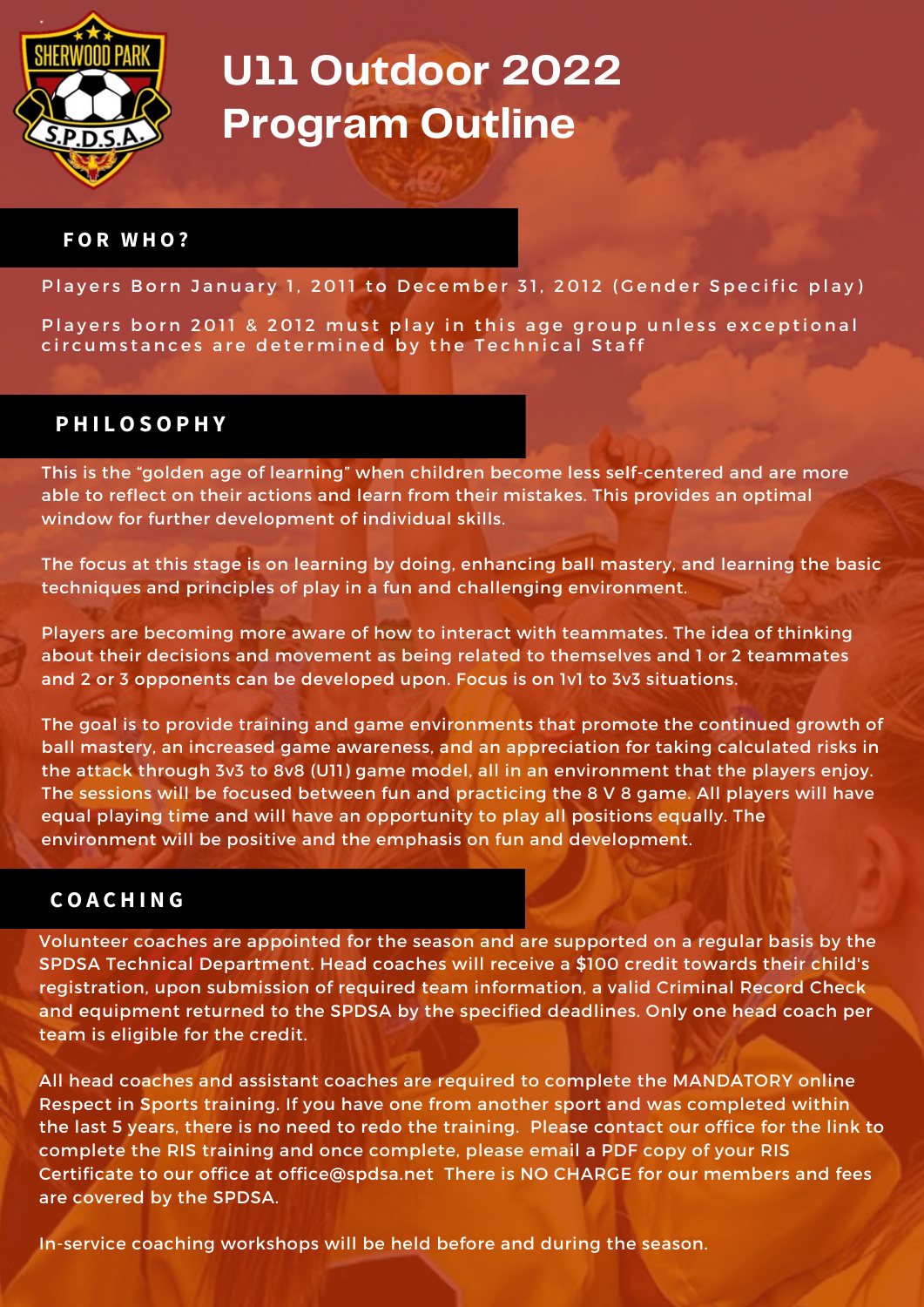

# **C O A C H I N G C O N T .**

The best qualities of a coach for this stage of player are:

- 1. Enthusiastic and encouraging
- 2. Demonstrates whilst facilitating practice
- 3. Stimulates ideas

### **O F F I C A L S C A R D S**

Only registered team officials and players are allowed on the field, benching area, change rooms or in the hallways. Parents not volunteering, will be able to enjoy the games from the stands only. All team officials from U11 to U19 are required to have an SPDSA ID Card. Cards are valid for a maximum of 3 years and are the responsibility of the card holder. A \$20 fee will be charged for replacement of lost cards. Coaches/Managers without a card will not be allowed on the field or benching area during games. Please ensure you contact the SPDSA office, Monday - Friday, 9:00am - 5:00pm about ID Cards.

### **P L A Y E R S C A R D**

All Players from U11 to U19 are required to have an SPDSA ID Card. Starting Outdoor 2022, player cards will be electronic, so all members will need to upload a current photo to the player's registration profile. Photo must only be a head and shoulders shot with no hats or sunglasses. There is no grace period for ID cards.

### **P R O G R A M S T R U C T U R E**

Each practice should address individual ball mastery as well as individual and small group decisions when attacking and defending. Session plans can be provided to coaches upon request. Assistance at some practices and games during the season is available through the SPDSA technical department upon request of the coach.

**1 x 75 minute game and 1 x 75 minute practice per week**

**Match Play - 8v8 (7v7 plus goalkeepers0 with 2 x 35 minute halves**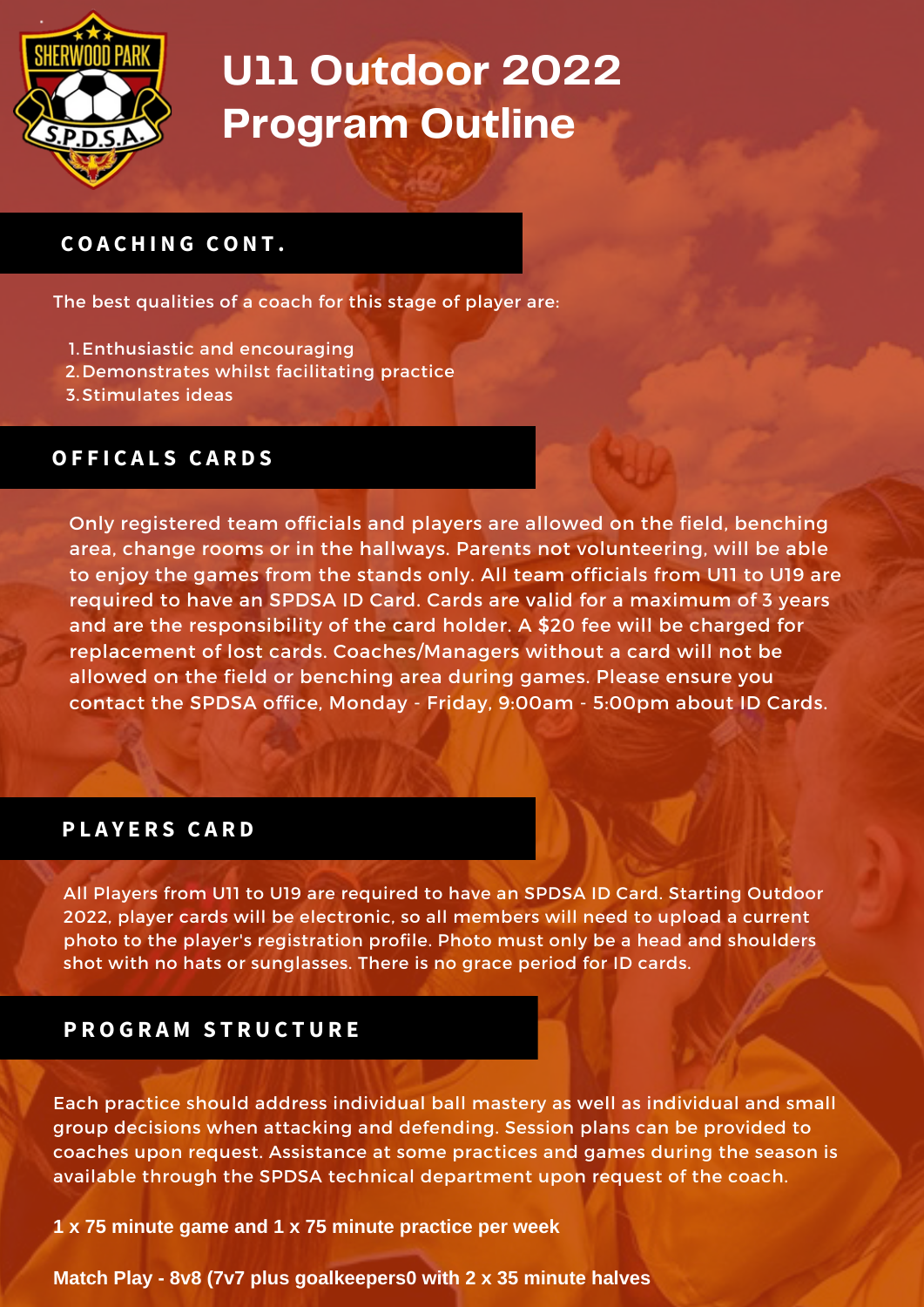

## **P R O G R A M S T R U C T U R E C O N T D**

#### **Game management**

- No Scores and Standings are kept at the U11 level
- Equal playing time for all players.
- Don't focus on positions. Players should learn the game based on principles of the game rather than positions on the field. Players' decisions on the field should be based on what makes sense to them in the game. Let the players experience different positions and the different challenges that these positions create.
- Warm Up all players with a ball, moving, ball mastery.
- Manage the amount of coaching during the game. "Let them play". Encourage creativity. Don't punish mistakes. Don't referee. Encourage both teams play.
- Promote soccer that is free flowing, is coach-guided but not coach directed, and demands that all players on the field, regardless of their specified position, participate in defending and attacking.

The SPDSA is committed to providing a fair and equally balanced recreational league for all participants. Each year we get an increasing number of requests for player placements due to various reasons. This has put an enormous number of tasks on our volunteers and staff—some of these requests imbalance teams and some lopsided scores in games, which does not help anyone. The Community League is for development, fun and competition, but to have fun and have games, we need teams, and if players experience unpleasant conditions, they do not want to come back.

To achieve balanced teams, we have implemented the following team formation guidelines.

### **F R I E N D R E Q U E S T S**

- We do not allow full or partial teams to register.
- One reciprocal friend request per player may be submitted upon registration.
	- While we do our best to accommodate player requests, they are not guaranteed. The top priority at the start of the season is to create balanced teams for each age group. Requests that prevent this from being achieved will not be accommodated.
	- $\circ$  If more than one friend is requested, only the first name listed will be considered.
	- Players cannot request coaches. No exceptions.
- Volunteer coaches will have their own child on their team.
- We cannot switch children to a different team once formed due to the many moving parts and many special requests.
- Two coaches wishing to coach together will be permitted. However, no friend requests will be honoured, and the co-coach request will be considered the player request.
- Friend Requests submitted after the Regular Registration deadline will not be honoured.